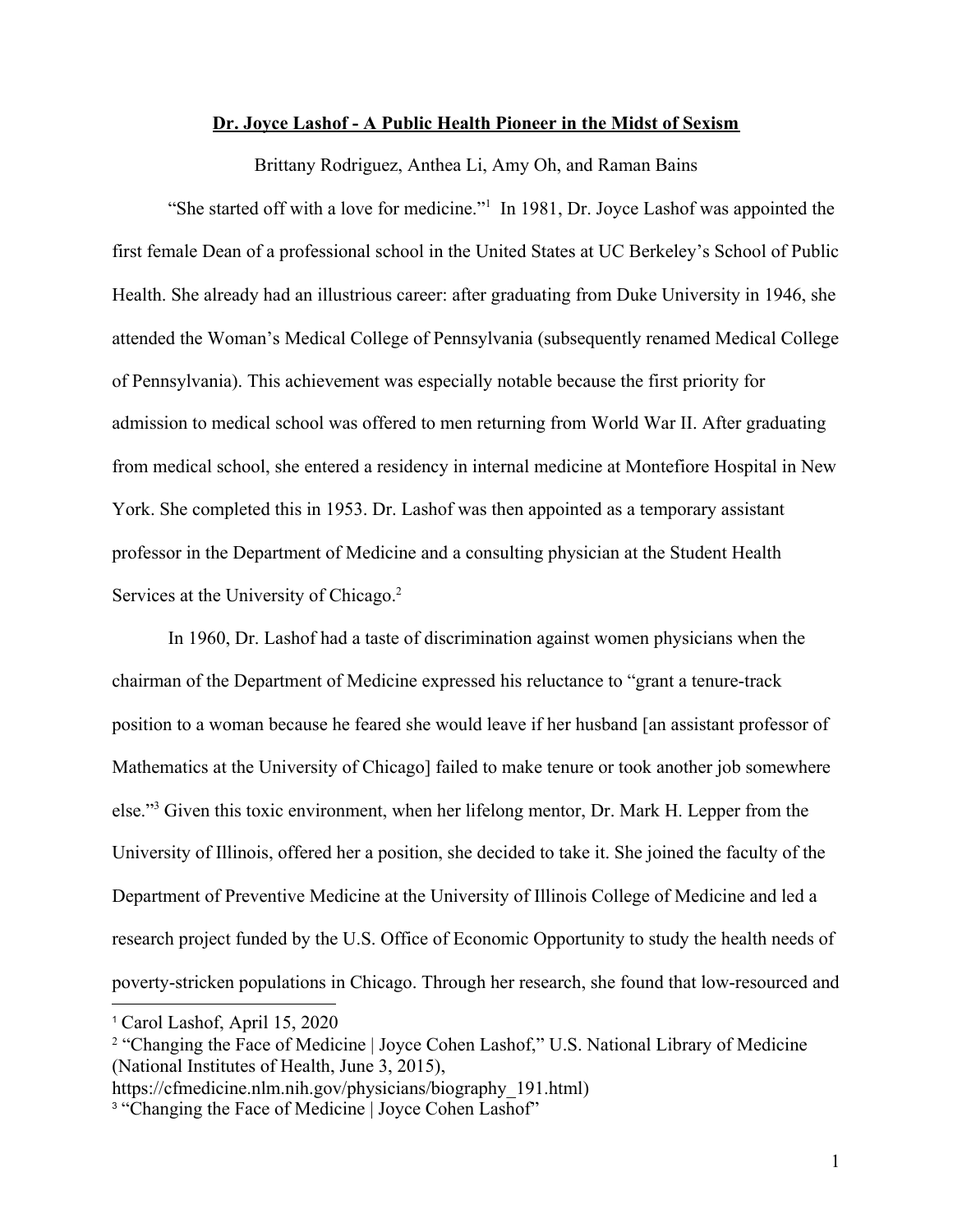disadvantaged communities were subject to a disproportionately high rate of health problems compared to the rest of Chicago. This included, but was not limited to, a 60 percent higher infant mortality rate, and a 200 percent higher incidence of premature birth.<sup>4</sup> To address these issues, she recommended the development of community health centers. Subsequently, Dr. Lashof served as the Director of the Mile Square Health Center, the nation's second Office of Economic Opportunity-funded community health center. From 1967 to 1971, she directly tackled the public health issues encountered by this mostly Black and severely under-resourced neighborhood on Chicago's West Side.<sup>5</sup> Due to the important impact the community health centers had on underserved minority groups, Dr. Lashof became the Director of Community Medicine at Presbyterian-St. Luke's Hospital. As the only female director at the hospital, she recalled being "the lone woman sitting around the table with all the men" during staff meetings, where she "could sense that in their eyes [she] was not quite an equal."<sup>6</sup> Despite this, her determination and passion for helping under-represented communities resulted in her appointment in 1973 as the first female Director of the State of Illinois Public Health Department, which was in fact "the first such position in the country to be held by a woman."<sup>7</sup>

Dr. Lashof's work as Public Health Director led to national recognition. In 1977, she was appointed the Deputy Assistant Secretary for Health at the Department of Health, Education, and Welfare in Washington, D.C.. While there, she faced another "roadblock due most likely to misogyny" when a man was appointed to a position over her that she felt she should have been promoted to fill.<sup>8</sup>

<sup>4</sup> Louis Rowitz, *Public Health Leadership: Putting Principles into Practice* (Burlington, MA: Jones & Bartlett Learning, 2013))

<sup>&</sup>lt;sup>5</sup> "Changing the Face of Medicine | Joyce Cohen Lashof"

<sup>6</sup> *Health Services Integration: Lessons for the 1980s* (Washington, D.C.: Institute of Medicine, 1982))

<sup>7</sup> University of California, Berkeley, School of Public Health Newsletter, p. 2,, Summer/Fall 1991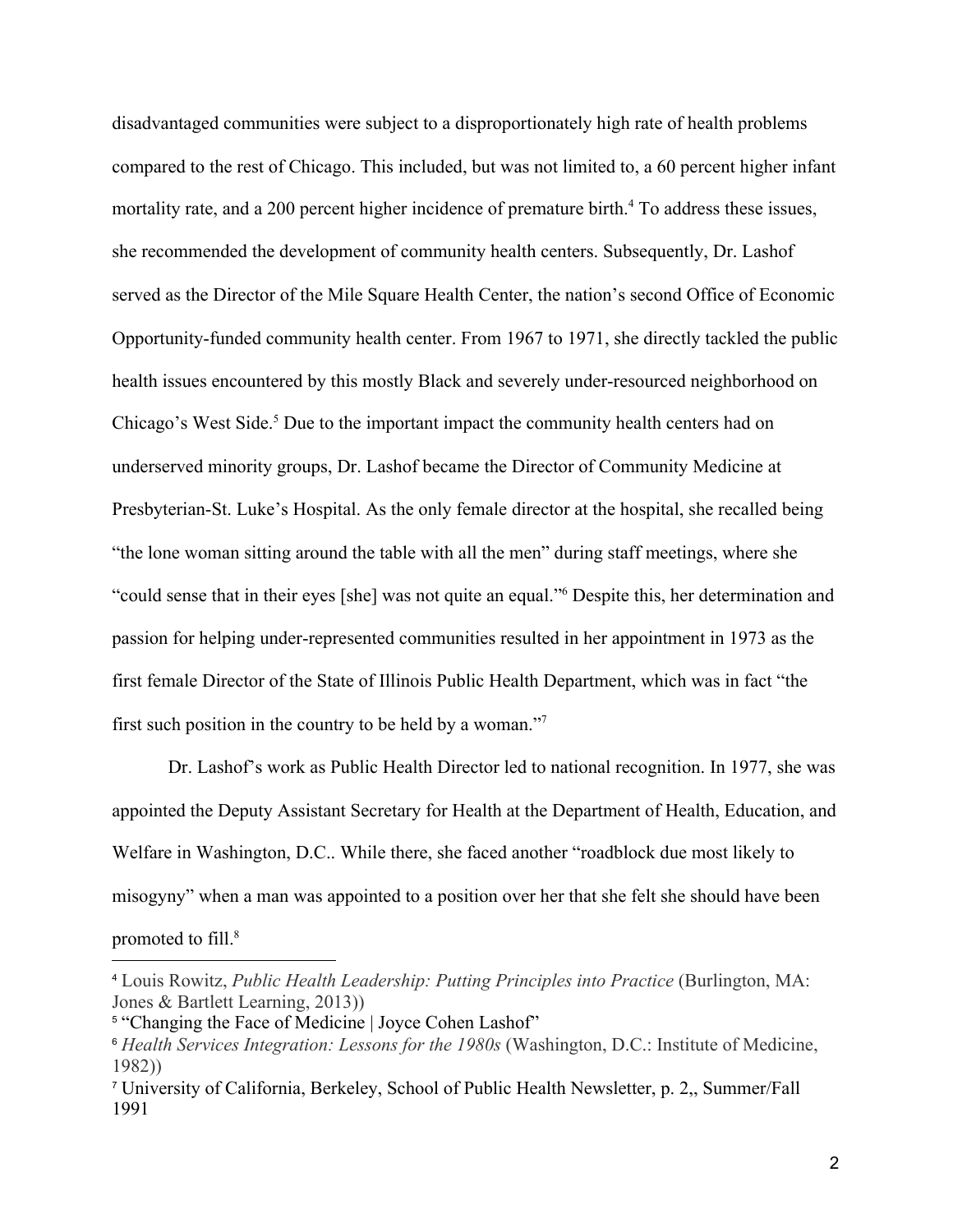Nonetheless, Dr. Lashof remained persistent in serving the federal government as she transitioned from her position at the Department of Health, Education, and Welfare to her role as the Assistant Director of the Office of Technology Assessment in 1978. In that capacity, she led the Office's food and health programs, in which she directed crucial cost-effective analyses of surgery for breast cancer, bone marrow transplant therapy, use of the artificial heart, and screening for colon cancer, among other procedures.<sup>9</sup> Dr. Lashof also studied federal immunization policies, evaluated strategies for medical technology assessment, and explored the global management of healthcare technology in other countries.

Because of her interest in global health, she traveled to China in 1979 as a guest of the U.S.-China People's Friendship Association. There, she visited Chinese hospitals and healthcare clinics that were undergoing modernization following the Cultural Revolution.<sup>10</sup> Over the next four years, Dr. Lashof contributed greatly to the understanding of the intersection of health and technology. She became recognized as a leader in this field.

In 1981, Dr. Lashof became the first female dean of the School of Public Health at U.C. Berkeley; she was also one of the first physicians and non-academicians to become the dean of the School. Joyce's daughter, Carol, stated that "[Joyce] wasn't primarily a scholar, she was an activist."<sup>11</sup> This ultimately became one of the main reasons she was selected for the position. During her time as dean, her accomplishments continued as she toiled for international health. She was invited to speak at global health conferences like the "Health for all  $-25$  years of Cuban Ministry."<sup>12</sup> She strived to use science to bring communities together and change the face of

<sup>8</sup> Carol Lashof, May 27, 2020

<sup>&</sup>lt;sup>9</sup> "Second Division Director Appointed," n.d., https://ota.fas.org/reports/newsletterv1n3.pdf) <sup>10</sup> Jeffrey P Cohn, "Peterson, Lashof Recount China Trips," n.d., https://ota.fas.org/reports/newsletterv2n1.pdf)

<sup>11</sup> Carol Lashof, April 15, 2020

<sup>12</sup> School of Public Health Newsletter, Fall 1983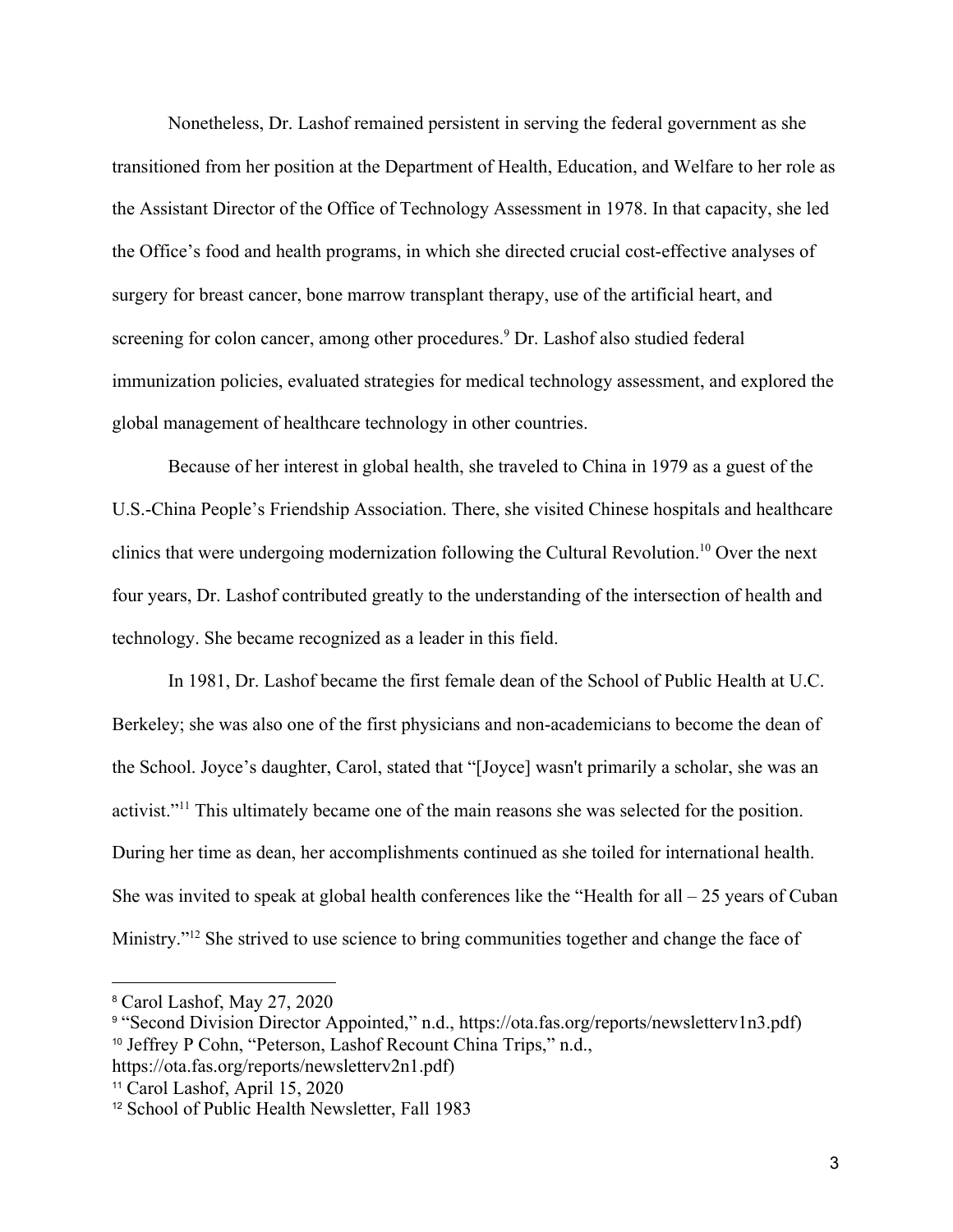public health. She also focused on providing opportunities for underserved communities like the creation of the summer program for Latinx students. According to the U.C. Berkeley Public Health Newsletter, during Dr. Lashof's tenure as dean, the School retained its status as one of the top programs in the country.<sup>13</sup>

Dr. Lashof was well liked as a dean by her colleagues and students. Former colleague Judson King stated that "[Dr. Lashof] was a reasoned and effective dean" and that she "had the interests of her School strongly in mind."<sup>14</sup> In the U.C. Berkeley Public Health newsletter, Lashof stated that during her sabbatical leave she was also able to further explore the relationship between public health and primary health care.<sup>15</sup> She achieved this by visiting developing public health schools in places like Australia and Indonesia, and helping them set the foundation of their programs. According to her colleagues, this gave her a unique perspective and made her truly different from other deans. Dr. Richard Scheffler, who is an Emeritus Professor in the Schools of Public Health and Public Policy, stated that "[Lashof] believed in the power of communities. And one of her things was community-oriented primary care; she believed in public health care from the community."<sup>16</sup>

Another innovation during her tenure as Dean was the creation in 1984 of the UC Berkeley Wellness Letter in collaboration with Sheldon Margen, a Professor of Public Health at UC Berkeley. The school's purpose in co-publishing the Wellness Letter was to provide the public with a monthly newsletter about the science behind healthier lifestyles. In addition, it debunked theories and speculations on many public health topics, one of which was the misleading information being promoted about dietary supplements.<sup>17</sup> The Wellness Letter was an

<sup>13</sup> Public Health Newsletter, Fall 1991

<sup>14</sup> Judson King, April 9, 2020

<sup>15</sup> Joyce Lashof, Summer 1990

<sup>16</sup> Richard Scheffler, March 12, 2020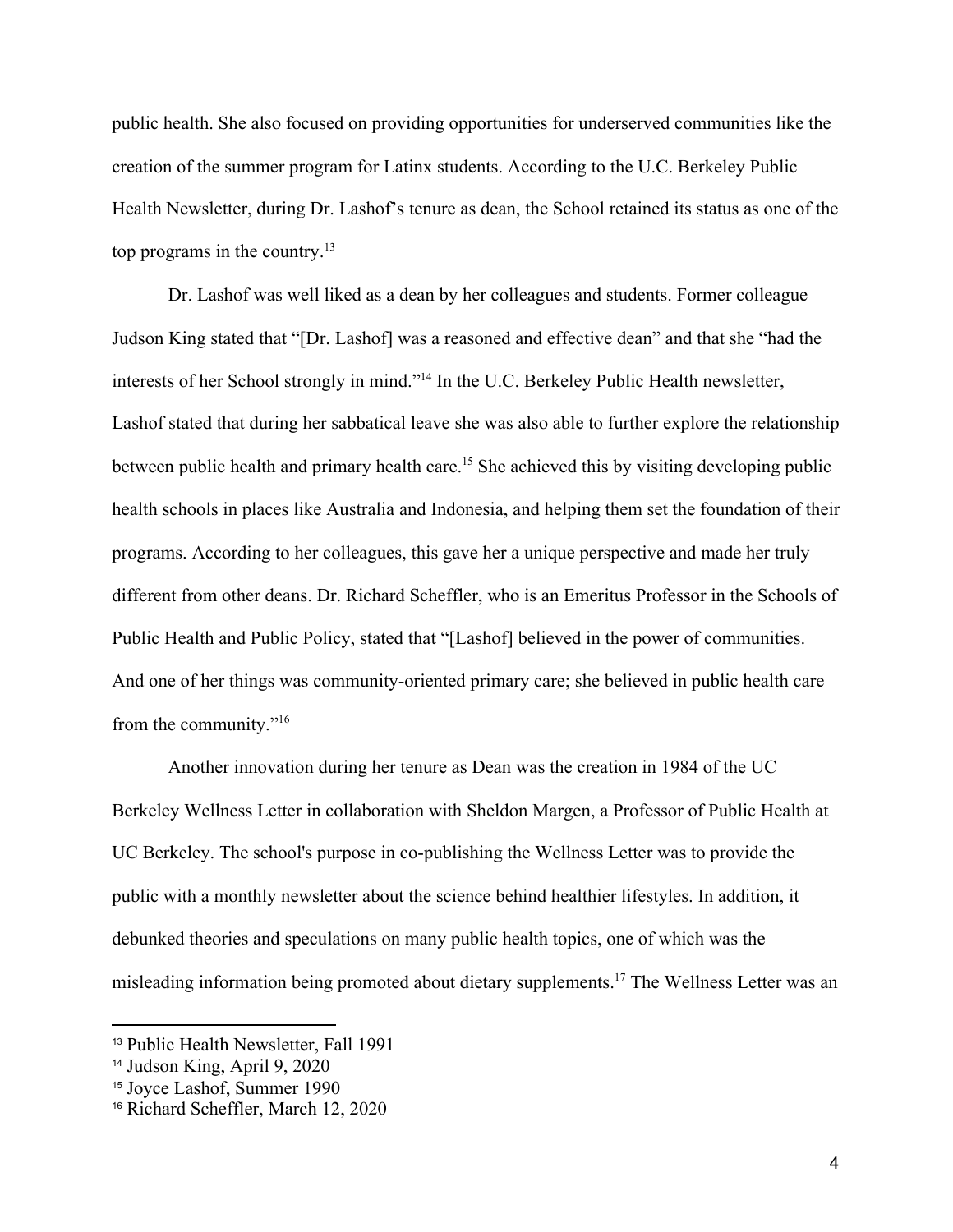immediate success, winning top ratings from the U.S. News & World Report, the Baltimore Sun, Money Magazine, the Washington Post, and Vogue for its "brisk and reasoned coverage of health issues."<sup>18</sup> It was recognized nationally as a health newsletter that addressed the latest research on what individuals can do to optimize health and prevent disease. The newsletter also had multiple international versions that were distributed to Canada, Australia, Brazil, Germany and other countries. By the early 1990s, there were nearly one million subscribers in the United States and Canada. Her contribution to articles across many public health topics was always "practical, insightful, down-to-earth, and optimistic," according to her longtime friend and Managing Editor of the Wellness Letter Dale Ogar. <sup>19</sup> Dr. Lashof was very proud when she stated that "the numbers of people being reached by the Wellness Letter has surpassed all our expectations."<sup>20</sup> In addition to offering readers recommendations on healthier lifestyles, it also directly benefited the school: in its first 15 years of publication, "it brought about 13 million dollars into the School of Public Health" which was ear-marked primarily for student support.<sup>21</sup>

Dr. Lashof has had a remarkable and pioneering career, made possible by her "moxie," according to Dr. Scheffler.<sup>22</sup> "She doesn't just work hard behind the scenes; she goes out there and tangles with whatever needs to be tangled with," her daughter Carol Lashof says.<sup>23</sup> Dr. Lashof used the Wellness Letter to voice her opinions and spread her medical knowledge, and she was not afraid of stepping on anyone's toes. From standing up to the tobacco and alcohol industry giants to taking on the rapidly growing supplement industry, she didn't allow her gender or her position as Dean to limit her goal of creating a better society and better communities.<sup>24</sup>

<sup>17</sup> Daily Cal, Summer 1990

<sup>18</sup> Daily Cal, Summer 1990

<sup>19</sup> Dale Ogar, February 25, 2020

<sup>20</sup> Daily Cal, Summer 1990

<sup>21</sup> Dale Ogar, February 25, 2020

<sup>22</sup> Richard Scheffler, March 12, 2020

<sup>23</sup> Carol Lashof, April 15, 2020